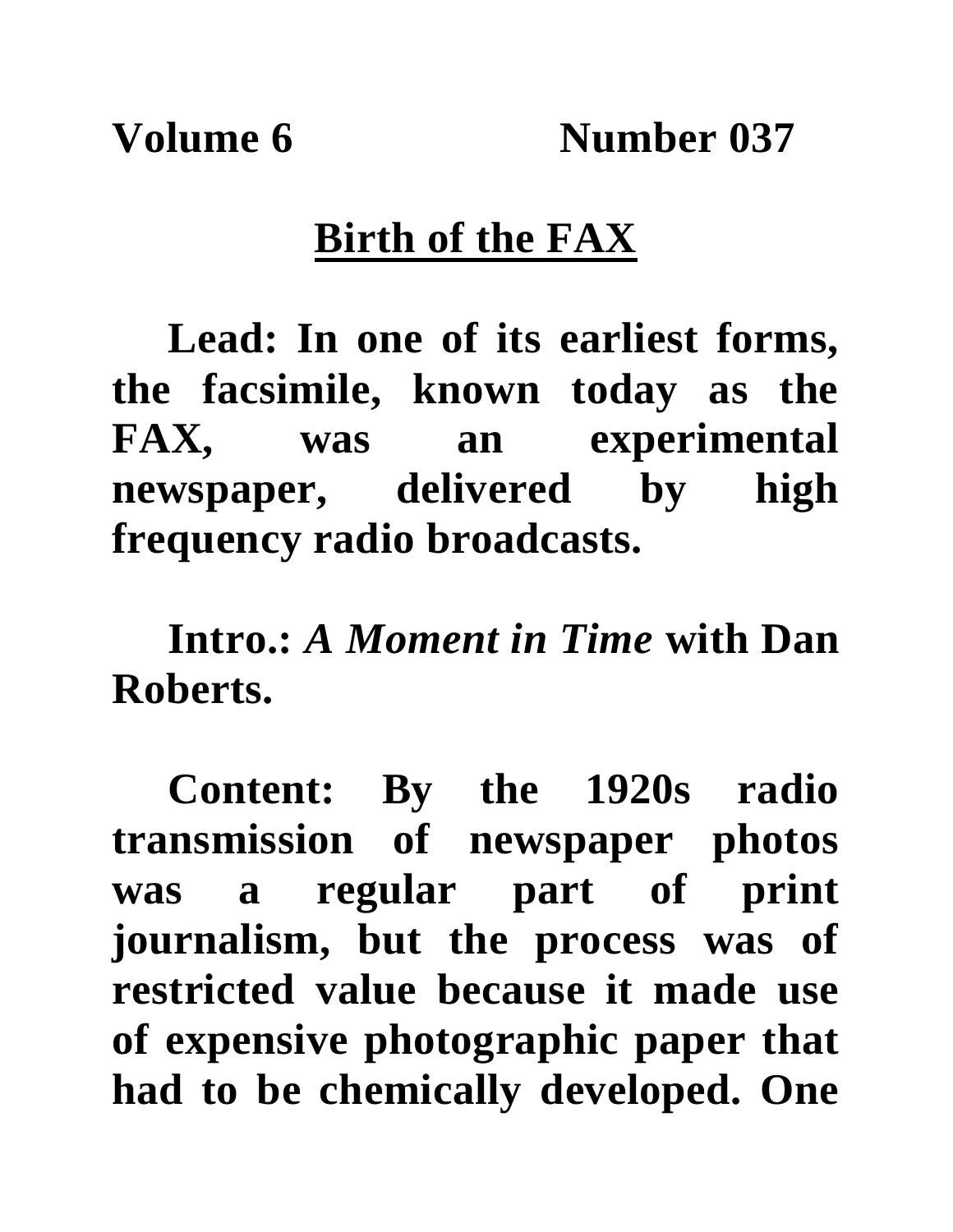**inventor, a transplanted Brit, William George Harold Finch, wanted to take the idea a step further. He developed a process that used radio waves to transmit written words and pictures to a home receiver similar to an AM radio. The printer was very slow and produced results that were rather crude by current standards, but the idea was so intriguing that several big-city newspaper papers, such as the St. Louis** *Times-Dispatch,* **began experimenting with Finch's equipment and that of his rival John Hogan. Perhaps this was a defensive tactic. Newspapers were a print medium and their publishers had convinced themselves that radio and its infant cousin television, were too transitory to be satisfactory. They**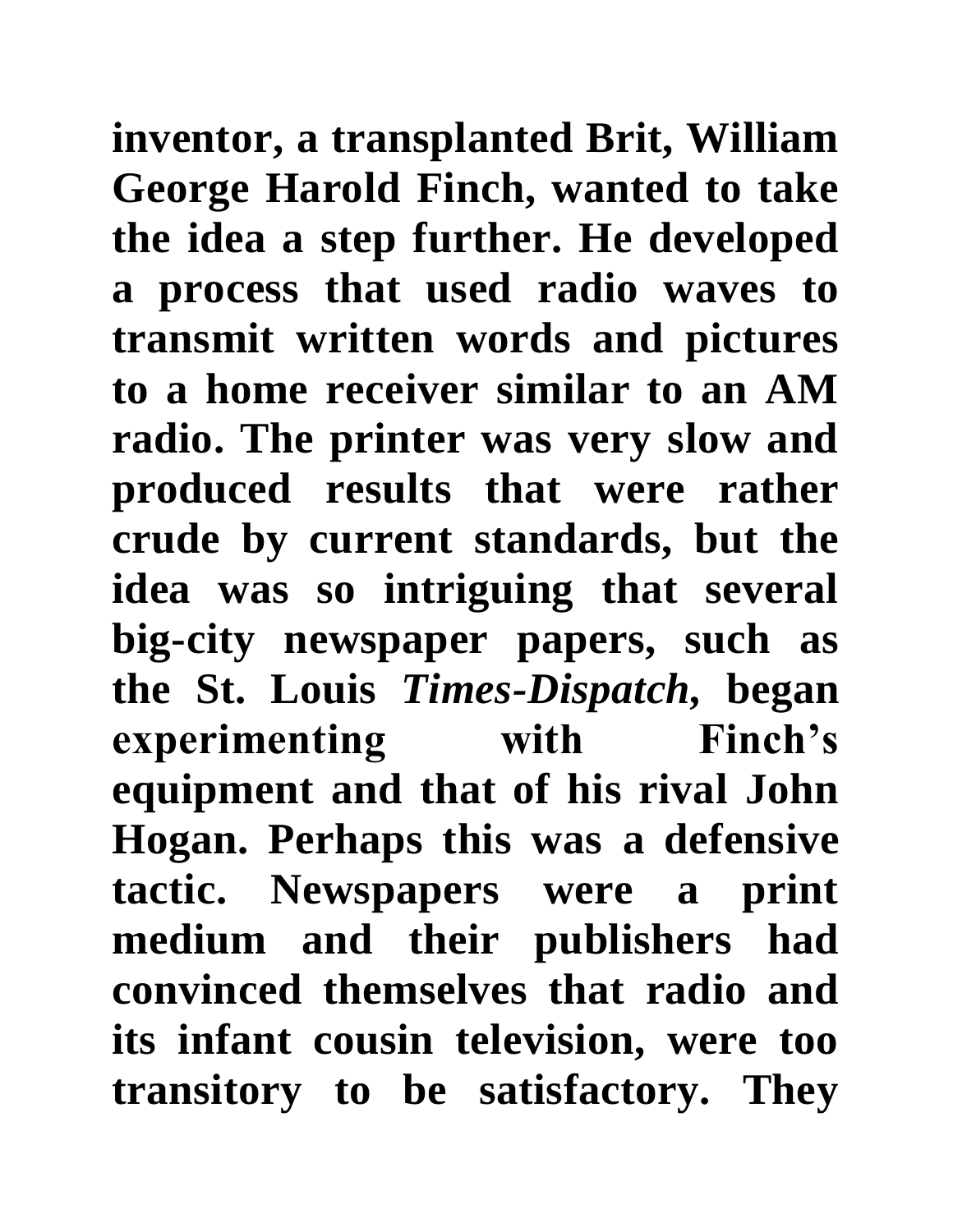**believed that people wanted their news in tangible form.** 

**Hence, after the wartime emergency, by the late 1940s many newspapers brought out fax editions. These went exactly nowhere. Given the opportunity to buy an expensive fax receiver printer, the vast majority of potential customers went out and bought one of those new televisions.**

 **The idea of electronically delivered information did not die. Since 1990 the** *New York Times* **has had a fax edition sent to resorts and cruise ships around the world. Few businesses or up-scale homes could exist today without the ever-present FAX machine, but, according to**